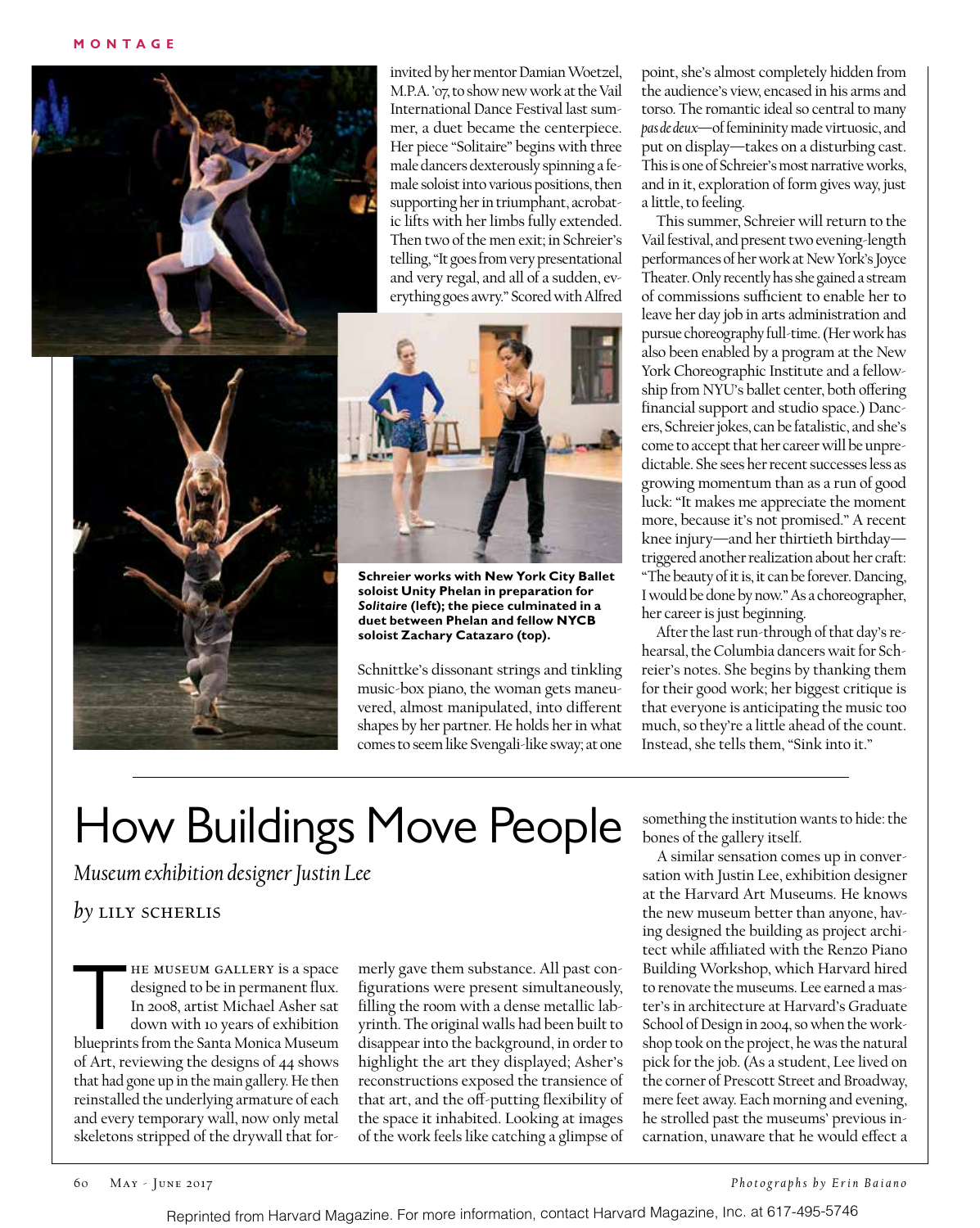drastic change in the landscape of his design education.)

To Lee, the museums' activities fall roughly into two categories. First, there's the internal: the business of collecting items, and then researching, storing, and preserving them. Then there's the more visible task of making these works available for visitors to experience. Harvard Art Museums' attachment to a university further complicates matters: the museum caters first to the needs of students, classes, and instructors, and second to those of the general public. The space was specially designed to facilitate each of these functions without inhibiting any of the others, he explains. The building channels different groups—staff, students, and the public—along distinct routes, designed so each type of museumgoer becomes invisible to the others. You see only what you are supposed to see.

He points out the elevators as an example: if you visit frequently, he says, you'll notice that one set of doors never opens. Though it looks like the other two, this particular lift is for staff moving art between the research centers on the upper floors and the compact high-density storage below ground. The button visitors press will never call it. On days when one of the other two public lifts is out of service, a flip of a switch makes that special third lift available to museum-goers, none the wiser that they've been given special access to something normally off-limits. Lee's work requires him to deeply consider how people move through buildings—or rather, how buildings move people. His explanation is reminiscent of the body's circulatory and lymphatic systems: two entirely separate circuits of sealed-off channels carrying distinct substances through a single body. Good architecture makes navigating a space fluid and unconscious.



After the renovated museums complex opened its doors, Lee stayed on to design the exhibitions. He's responsible for translating vast curatorial dreams and concepts and narratives into concrete physical space. Exhibition designers are always playing catch-up, he says. By the time he arrives on the scene, the curator has already been researching and conceptualizing an exhibition for months, if not years. Usually there are far more pieces that fit well with an exhibition's theme than can actually fit into the space. Every piece has a different story to offer, a whispered message which, together with all of the other works, crescendos into the overarching narrative of the show. It's the curator's job to decide which message to send; Lee's is to make sure each little voice is heard.

When he's designed an exhibition well,



*Photograph by Jim Harrison. Sketches © Justin Lee Architecture + Design*

he says, no one can tell he's done anything at all. When he's visited spaces by designers who flaunt their personal style, his experience of the art got lost beneath thinking about the layout. This isn't his way. If his gallery space does its job right, it enables visitors to get lost in the artwork, oblivious to the room around them, and then to find their way out again.

Lee has worked on diverse exhibitions, including "Everywhen: The Eternal Present in Indigenous Art from Australia," which ended this past September, and "Inventur," a show on 1940s and '50s German art that will open in February. On view in May is "The Philosophy Chamber: Art and Science in Harvard's Teaching Cabinet, 1766-1820" (see "The Lost Museum," page 42), featuring some of the earliest items Harvard collected. In the beginning, the museum was a single large room. Well-to-do patrons and ordinary citizens who traveled the world would return with mysterious trinkets and artifacts and add them to the College's holdings. Rarely did these early collectors know anything about the items on display; objects were categorized merely by their date of arrival. Knowledge of the world, as embedded in these artifacts, was not yet differentiated. As the collection grew, its caretakers learned more about its contents and about how to classify and categorize them accordingly; the campus grew and divided in tandem with its museum. Vari-

**Justin Lee's rendering of an exhibit on Iranian art, opening next fall**

Reprinted from Harvard Magazine. For more information, contact Harvard Magazine, Inc. at 617-495-5746